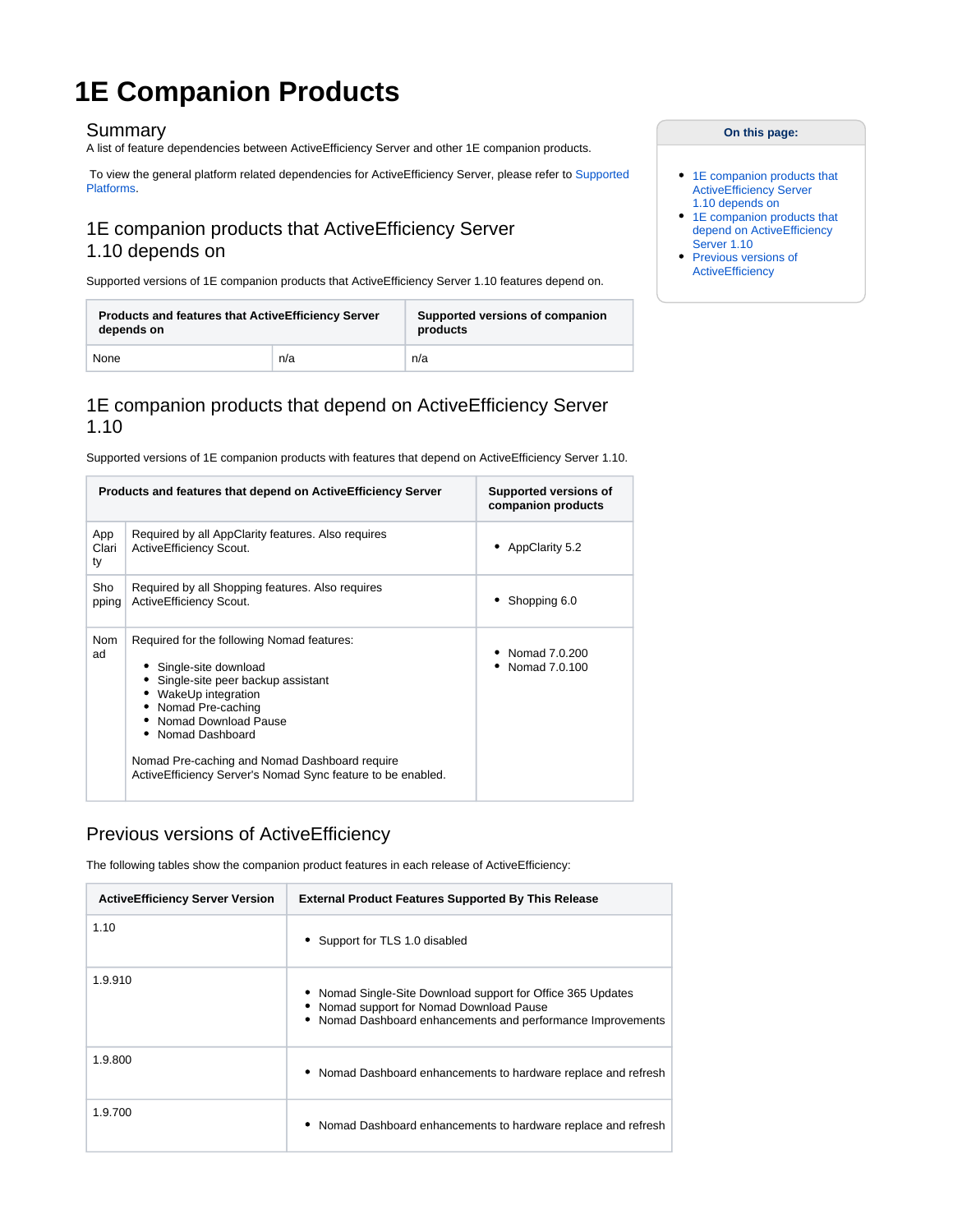| <b>Companion products</b>          | <b>ActiveEfficiency</b> |                |                |                | Product<br>features                                                                                                                                                                                                                                                                               |
|------------------------------------|-------------------------|----------------|----------------|----------------|---------------------------------------------------------------------------------------------------------------------------------------------------------------------------------------------------------------------------------------------------------------------------------------------------|
|                                    | 1.9.700                 | 1.9.800        | 1.9.910        | 1.10           |                                                                                                                                                                                                                                                                                                   |
| <b>AppClarity (legacy version)</b> | $\bigcirc$ 5.2          | $\bigcirc$ 5.2 | $\bigcirc$ 5.2 | $\bigcirc$ 5.2 | • Devic                                                                                                                                                                                                                                                                                           |
|                                    | $\bullet$ 5.1           | $\bigcirc$ 5.1 | $\bigcirc$ 5.1 |                | e<br>Taggi                                                                                                                                                                                                                                                                                        |
|                                    | $\bigcirc$ 5.0          | $\bigcirc$ 5.0 |                |                | ng<br>AppV<br>$\bullet$<br>device<br>• Serve<br>r<br>softwa<br>re<br>and<br>usage<br>inform<br>ation<br>• Works<br>tation<br>softwa<br>re<br>and<br>usage<br>inform<br>ation<br>The above<br>features<br>also<br>require Acti<br>veEfficiency<br><b>Scout</b><br>running in<br>ConfigMgr<br>mode. |
| NightWatchman Enterprise           | 87.3                    | 87.3           | 87.3           | 27.3           |                                                                                                                                                                                                                                                                                                   |
|                                    | 27.2                    | 27.2           | 27.2           | 27.2           | • Wake<br>up                                                                                                                                                                                                                                                                                      |
|                                    | 27.1                    | $Q$ 7.1        | 27.1           |                | peers<br>that<br>have<br>reque<br>sted<br>Noma<br>d<br>conte<br>nt if<br>no<br>other<br>peers<br>are<br>availa<br>ble                                                                                                                                                                             |